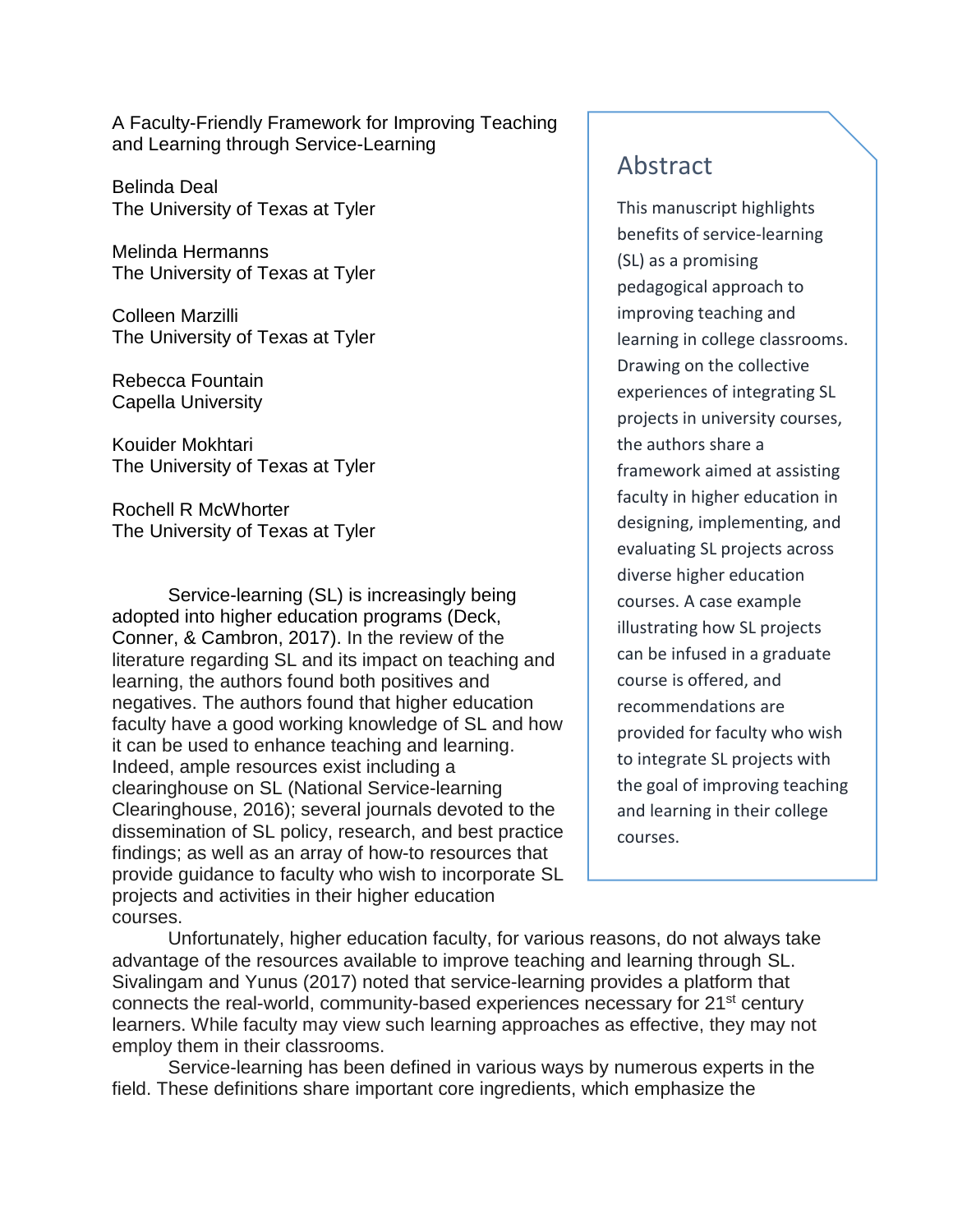application of what students learn in the classroom to solving critical challenges, issues, or problems in the real-world. One of the most commonly used definitions adopted by faculty in higher education comes from the National Service-Learning Clearinghouse (2016),is a publicly funded resource. Seifer and Connors (2007) define SL as:

A teaching and learning strategy that integrates meaningful community service with instruction and reflection to enrich the learning experience, teach civic responsibility, and strengthen communities. Service-learning is a structured learning experience that combines community service with preparation and reflection. Service-learning provides college and university students with a 'community context' to their education, allowing them to connect their academic coursework to their roles as citizens. (p. 5).

For purposes of this manuscript, SL is defined as an approach to teaching that meaningfully integrates classroom instruction with practical community service. This approach to teaching promotes student engagement in learning through critical thinking and reflection while encouraging a heightened sense of civic engagement and personal responsibility.

#### Benefits of Service-Learning

Research indicates that students who engage in SL projects that allow them to collaborate, work on authentic problems, and engage with the community do better academically than students who participate in conventional lecture-based classrooms (Flinders, 2013; Hart, 2018; Lee, Blackwell, Drake, & Moran, 2014; McWhorter, Delello, & Roberts, 2016). These benefits extend to faculty as well, as it provides them with opportunities for greater collaboration and teamwork with students and community partners. It is important for faculty to frame efforts in service-learning as an opportunity for students to engage in meaningful interactions with those from other cultures and communities (Watson & Reierson, 2017). They further recommend that a culture of inquiry should be fostered to encourage students to think about their own process of thinking while engaged in their work, and to monitor their own understanding and progress toward learning goals.

Loes and Pascarella (2017) reported that student engagement, especially engagement outside of the classroom, significantly affects the development of critical thinking and collaborative learning. In other words, engagement with people and situations that are different are positively associated with critical thinking skills growth. Additionally, in their meta-analyses of research on how higher education affects students, they report that most of the evidence about how to improve critical thinking skills is beyond the scope of what faculty do in the classroom. These findings are supported by researchers who found that the most important motivator for students is when they know they are learning content and skills that will be important in life (Brail, 2016).

Deck, Conner, and Cambron (2017) noted the positive impact of SL on students' understanding of social issues, personal insight, a connection from research to practice, and an understanding of curriculum integration. The students' frame of reference used to guide decision making in complex social issues as well as their individual perception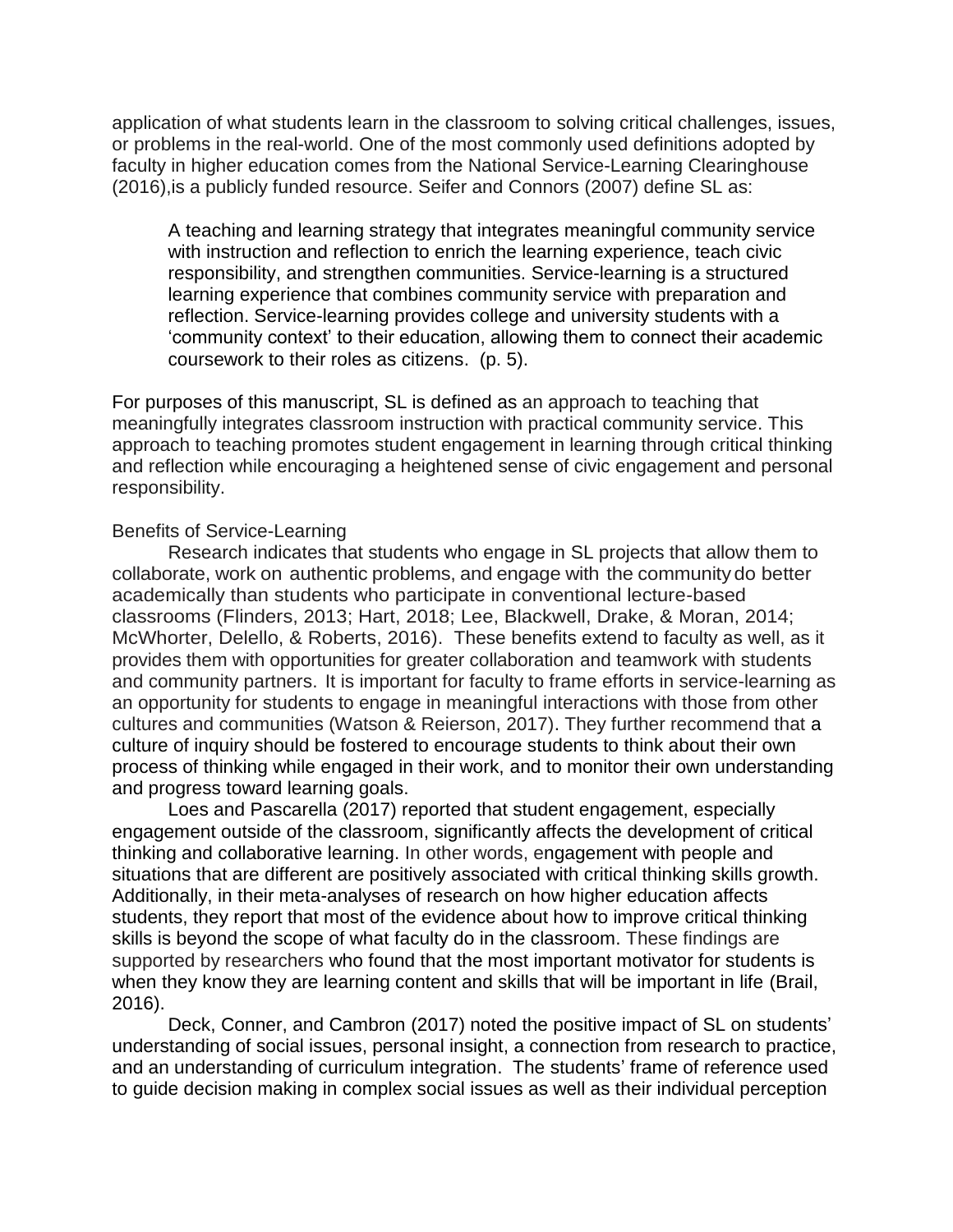of self were changed in regards caring for a vulnerable population. Students' cognitive abilities were further developed as they had an increase in self-efficacy.

The above findings are consistent with the Boyer Model of Scholarship (1990), which encourages faculty to engage in various forms of scholarship, including the scholarship of discovery, scholarship of integration, scholarship of application, and scholarship of teaching. Boyer maintained that if universities are to continue advancing forward, a new vision of scholarship is required simply because research alone will not secure the future of higher education, nor the country at large. Boyer argued that while discovery research is central to academic life, faculty also need to engage in the scholarship of integration, the process of making connections within and across disciplines; the scholarship of application, which focuses on discovering how the university can assist with societal challenges, issues, or problems; and, the scholarship of teaching, where students are enlightened to comprehend, synthesize, and make sense of information from the classroom and the real-world. Service-learning provides an opportunity to accomplish this.

#### Development of a Faculty-Friendly Service-Learning Framework

In a review of the literature, various logic models, or frameworks, were available to assist faculty in integrating SL projects across their higher education classrooms (Cone & Harris, 1996; Kolb, 1984). These frameworks differ in various ways depending on the discipline, type of projects, and related matters. For example, Lowery (2006) proposed a logic model to support SL as a community engagement pedagogy. Other logic model examples include a 4-H Citizenship Logic Model-Service by Schillings and Fox (n.d.), that teach about the environment through SL (Jens, 2009), and a model illustrating cooperation between schools and communities using SL (The Rural School and Community Trust, 2004).

For purposes of this manuscript, the authors used insights from existing literature relative to SL to develop a generic framework to assist faculty across the disciplines in designing, implementing, and evaluating SL projects within their programs, curricula, and classrooms. The faculty members proposed a framework also informed by the collective knowledge and experiences with infusing SL projects and activities across various disciplines within diverse courses.

In support of its commitment to SL, the university created a Center for Teaching Excellence and Innovation whose central goal is to advance teaching and learning within the university. Through this SL initiative, the university utilizes a team of Faculty Fellows who provide resources and guidance to foster the development of SL within the university. Faculty members affiliated with different disciplines across the university utilize various SL projects aimed at engaging students, faculty, and members of the community in a mutually beneficial learning experiences.

One example of a SL initiative includes undergraduate students enrolled in a Community Health course. The students engaged in indigent care provided by a nonprofit, faith-based organization that provides medical care for clients without health care resources. Family nurse practitioner students take this experience to a more complex level as they practice diagnostic skills with a local health care provider at the clinic. In an on-line survey to nursing programs who were members of the American Association of Colleges of Nursing, Fountain, Toone, and Deal (2016) found that faith-based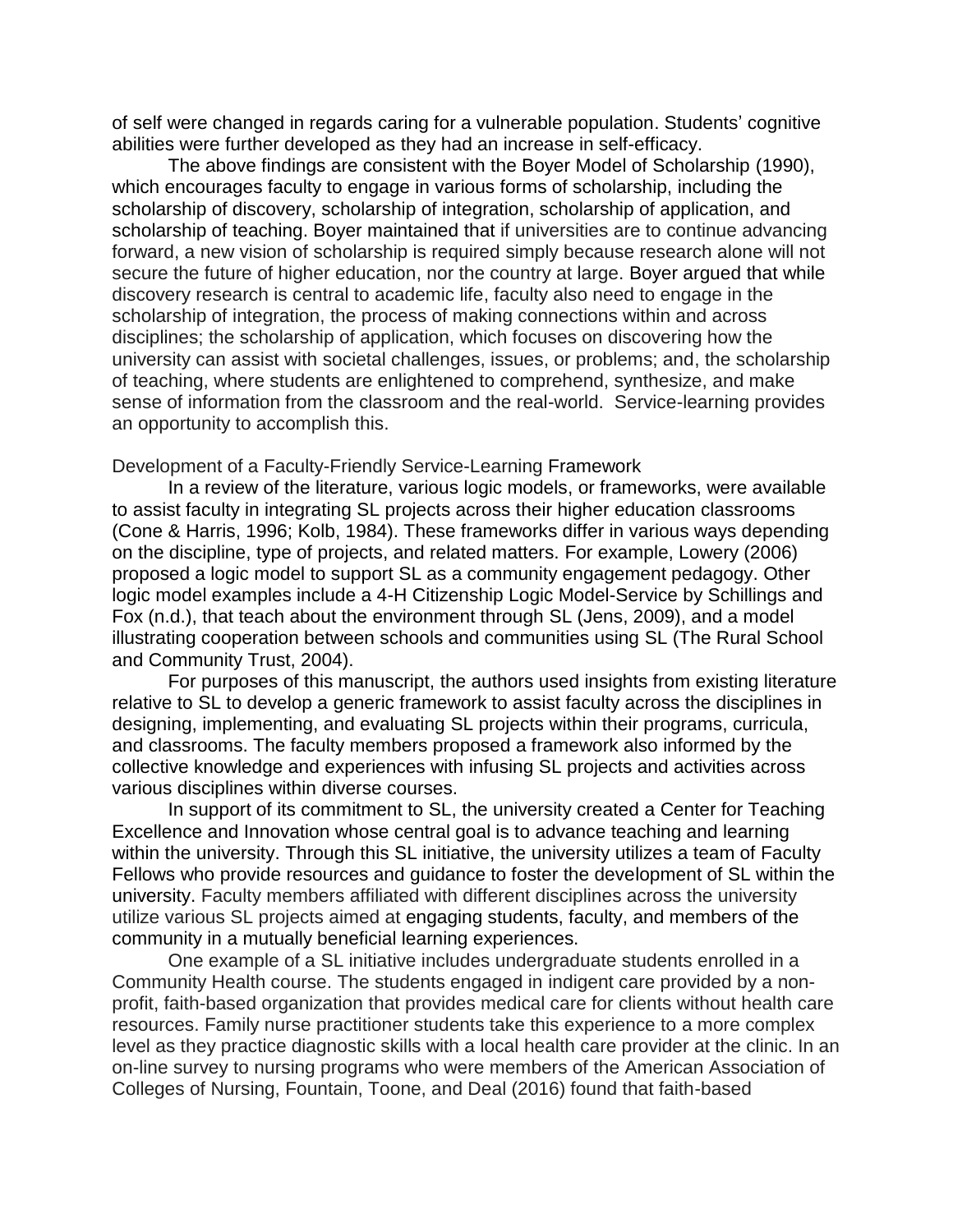organizations are a valuable community partner for students to observe and participate in the care of a diverse patient population.

Also, a literacy intervention where trained pre-service teacher students enrolled in a reading assessment course served as literacy tutors in a local area school (Mokhtari, Neel, Kaiser, & Le, 2015), and another SL project included a workforce development project where online graduate students volunteered for nonprofit organizations in their community to apply business course knowledge in real-world settings that benefit both students and organizations served.

The framework, depicted in Figure 1, provides an outline of inputs, instructional approaches, strategies, goals, desired outcomes, and suggested associated measures.





The proposed framework is designed to be flexible to allow faculty to design service-learning projects that best fit their discipline, instructional approach, and other idiosyncrasies. In the next section of the manuscript, the authors provide an example of the application of the framework in a graduate business course in higher education. This framework could then be used to infuse SL projects across various higher education classrooms.

#### Case Example

To demonstrate the utility of the SL Framework (see Figure 1), the authors will provide a case example. One graduate business course on workforce development in a regional university in the southwest USA is the context of the case. The students completed a module on SL that included volunteer hours in their community. The purpose was to engage students in an online course using a SL model. This would focus on giving back to the community so students were able to gain knowledge as to how non-profits are volunteer-driven and need appropriately trained volunteers, a parallel application to human resources development, and the focus of the course. A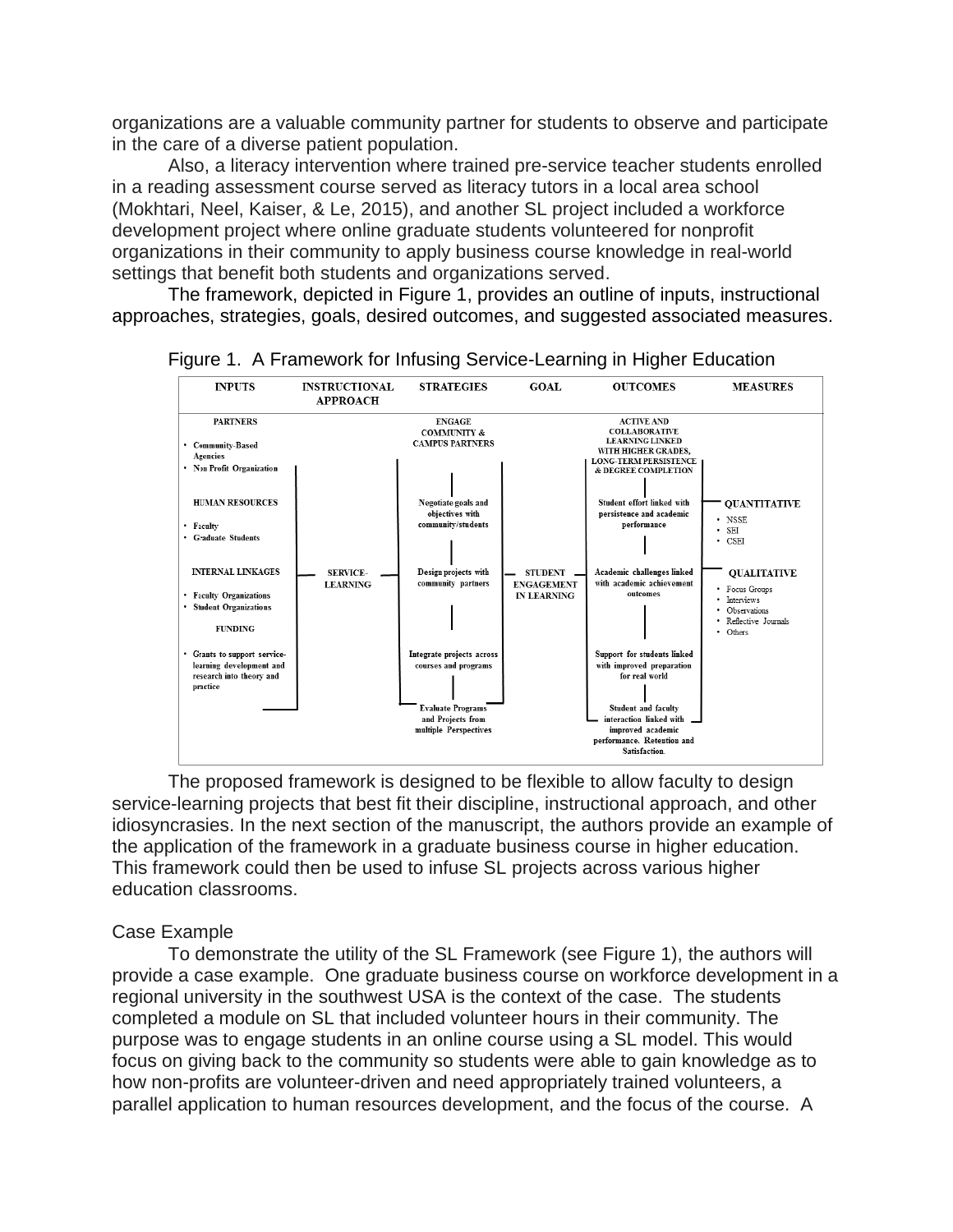growing number of business schools are turning to SL as an educational pedagogy, and an opportunity to connect business students to the community is highly valued (Snell et al., 2015; Holmlund, Kowalkowski, & Biggemann, 2016). The case study below highlights six components if the SL framework, which help guide the infusion of SL across higher education courses. Inputs

This case example involved pairing a total of 31 nonprofit organizations in the community selected by the graduate students. Because the course was taught online, the students' "community" was defined by the geographical community where each of the graduate students resided. Therefore, the primary inputs for this case study are the nonprofit organizations chosen by the graduate students for their SL experience. Each student proposed the organization, conducted background research including meeting with the volunteer coordinator, and kept a log of their activities at the nonprofit organization.

Instructional approaches. For this course, SL was the chosen instructional approach. SL is a form of experiential instruction where students have a sense of belonging, develop competencies, and promote civic responsibility with benefits to the broader social, economic, and political contexts (Sabo et al., 2015).

Strategies. In this case, the graduate students selected a non-profit organization in their community, met with their organization, and together defined the objectives that would be accomplished. The student then completed a three-page proposal template that included the background of the community partner, proof of their nonprofit status, stated the objectives the volunteer coordinator agreed upon, and included a timeline of completing a minimum of 25 hours during a 4-week window of time given by the course instructor. This comprised 30% of the overall grade in the course. Figure 2 depicts the description of the project as outlined in the course syllabus.

## Figure 2. Service-Learning Assignment Described in Course Syllabus

Service Learning Project (30%). Many non-profit organizations rely heavily on service work from volunteers. Also, many companies value social responsibility initiatives. In this course, each student will choose and gain approval for performing at least 25 hours of service in their community. Before actual service is performed, student will do "pre-work" including thoroughly researching the organization, their past and current needs for volunteers and then student will complete the "preliminary service learning proposal" for approval prior to any service performed. Once approved by instructor, students will be given designated release time for performing their service learning experience. Afterward, the student will write a summary and reflection of their experiences and relate it to workforce development. The report will be uploaded into Blackboard (30%)

Goal, Outcomes, and Measures. The instructor defined the primary goal of the SL project to be student engagement and persistence in completing the online graduate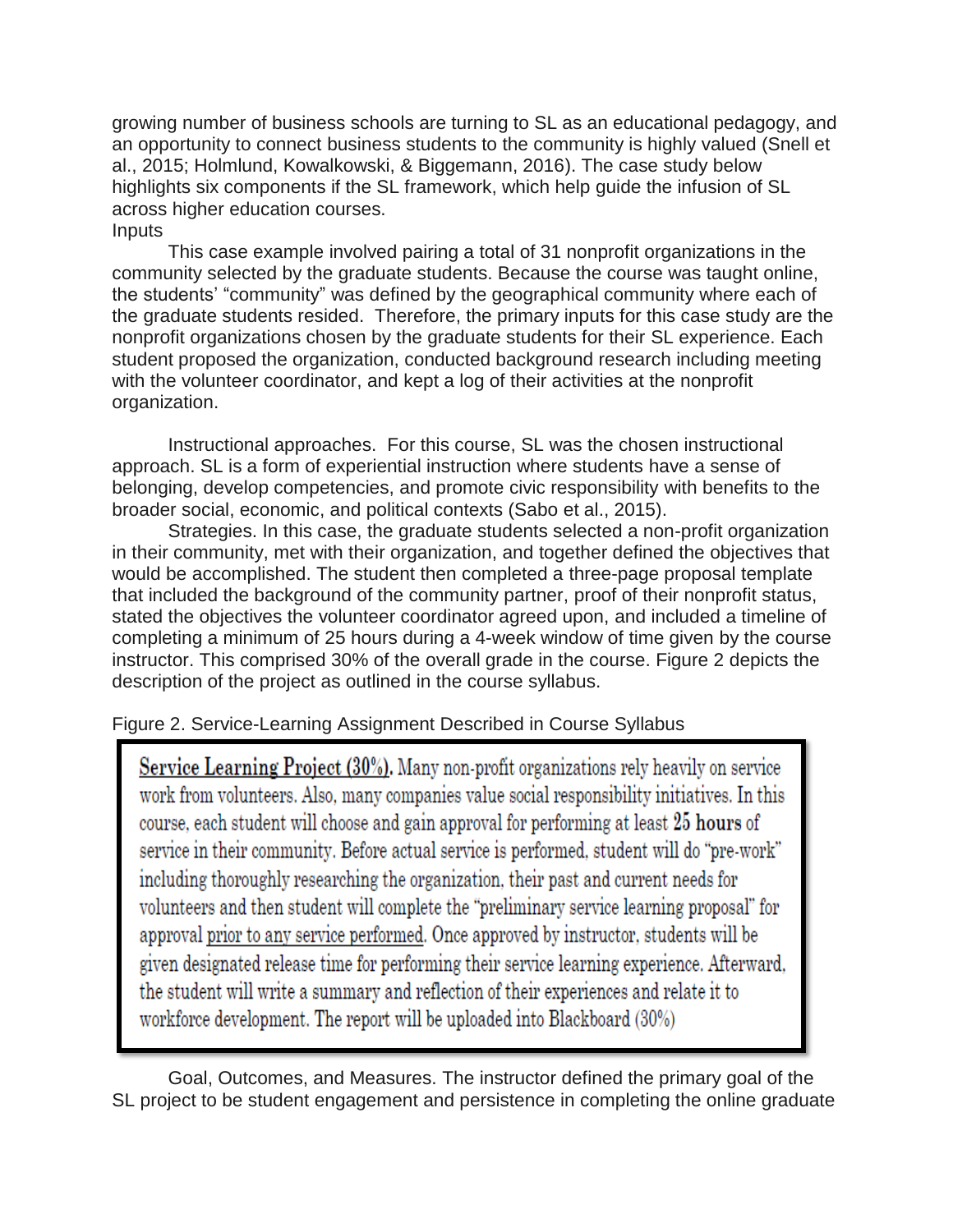course which aligned with the framework (see Figure 1). In addition, the focus on outcomes was centered on (1) student learning for real-world applications such as networking with leaders at the non-profit organization that provided additional support for student learning, (2) developed understanding of training methods for volunteers which are the workforce in a non-profit organization, and (3) overall satisfaction with the course. The primary measure of the identified outcomes of the course were students' SL project reports and reflection logs. See Table 1 depicting the application of the framework to this graduate business course.

Faculty Reflection. The faculty member who designed the SL project related that they were pleased with the overall design and outcomes of the project and were a good fit for the course. One area for improvement that the faculty member planned for the following semester was a personalized email to the volunteer coordinator at the nonprofit organization describing the project and providing contact information to them in the event there were questions or concerns about the new initiative sponsored by the regional university. All feedback received from the nonprofit community partners would be assessed to determine if further revisions to the project might be needed.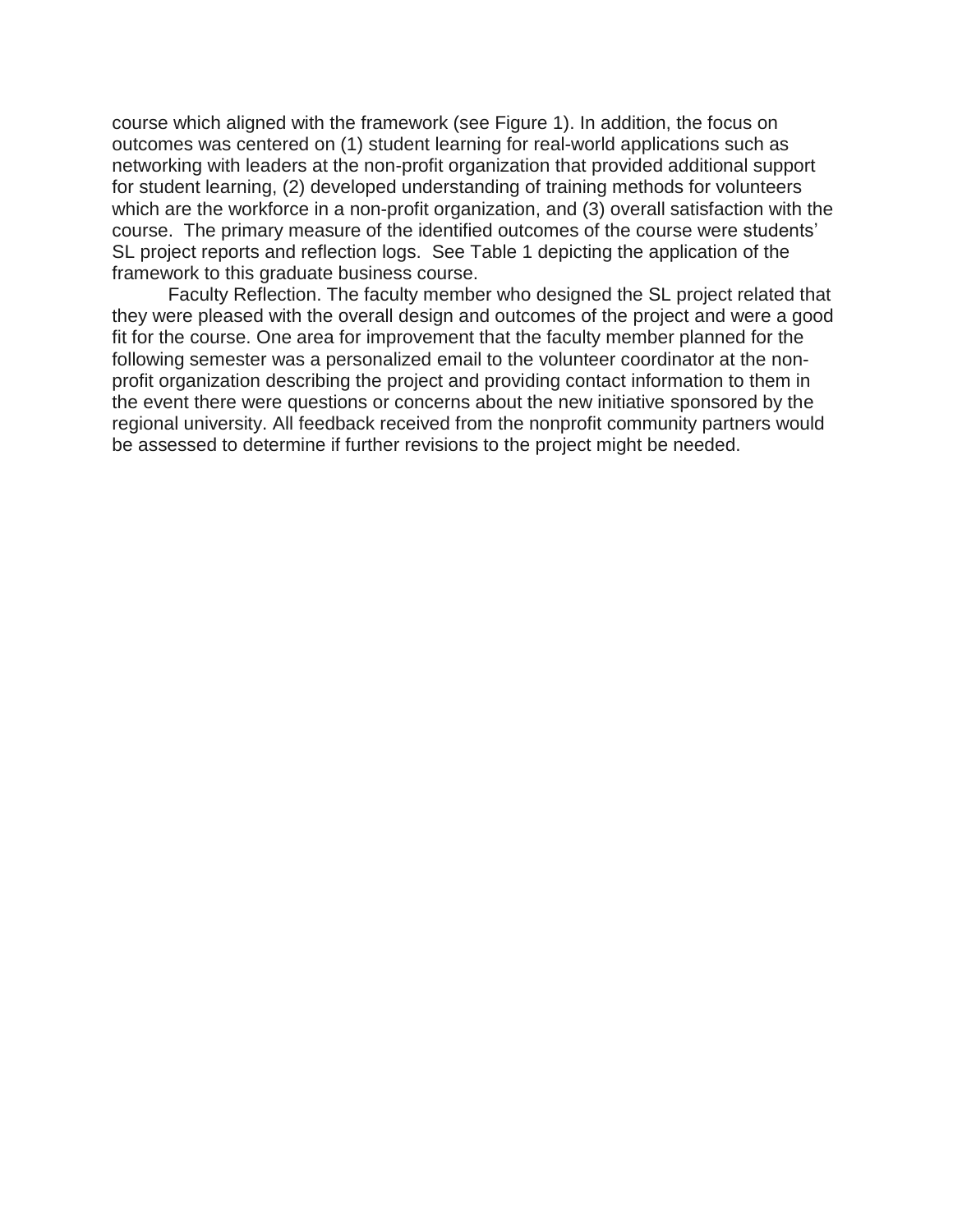| Table 1. Application of the Service-Learning Framework to Community-Based Projects |  |
|------------------------------------------------------------------------------------|--|
| in Three University Colleges                                                       |  |

| Inputs                                                                                                                                                    | Instructional<br>Approaches            | <b>Strategies</b>                                                                                                                                                                                                                            | Goals                                                                                                                 | Outcomes                                                                                                                                                    | <b>Measures</b>                                                                                                                                                                   |
|-----------------------------------------------------------------------------------------------------------------------------------------------------------|----------------------------------------|----------------------------------------------------------------------------------------------------------------------------------------------------------------------------------------------------------------------------------------------|-----------------------------------------------------------------------------------------------------------------------|-------------------------------------------------------------------------------------------------------------------------------------------------------------|-----------------------------------------------------------------------------------------------------------------------------------------------------------------------------------|
| Nonprofit<br>Organizations                                                                                                                                | Service<br>Learning                    | Collaborating<br>with a<br>community<br>organization on<br>improving the<br>quality of life for<br>all citizens.                                                                                                                             | <b>Student</b><br>Engagement in<br>Learning                                                                           | Various<br>mutual<br>benefits for<br>students and<br>community<br>members                                                                                   | Qualitative and<br>quantitative<br>measures                                                                                                                                       |
| A Local Faith-<br>based<br>organization<br>working in<br>collaboration<br>with the<br>university's<br>College of<br>Nursing &<br>Human<br><b>Sciences</b> | Community-<br>based health<br>services | Community<br>health<br>undergraduate<br>students<br>observe indigent<br>care provided by<br>a faith-based<br>organization.<br><b>Family Nurse</b><br>Practitioner<br>students work<br>alongside<br>healthcare<br>workers to<br>provide care. | <b>Student</b><br>Engagement in<br>Learning<br>Exposure to<br>health care<br>delivery in<br>different<br>environments | Gaining real-<br>world<br>experience in<br>providing<br>health care<br>services to<br>client's without<br>insurance and<br>resources                        | Enhanced<br>knowledge and<br>skills re: indigent<br>care for<br>community<br>nursing students.<br>Improved health<br>outcomes for<br>clients without<br>health care<br>resources. |
| A local area<br>school<br>partnering with<br>the university's<br>School of<br>Education                                                                   | In-school<br>literacy<br>tutoring      | University<br>trained pre-<br>service teachers<br>enrolled in a<br>reading<br>assessment<br>course serve as<br>literacy tutors in<br>local area<br>school.                                                                                   | <b>Student</b><br>Engagement in<br>Learning                                                                           | Gaining<br>practical<br>experiences in<br>diagnosing<br>reading<br>problems and<br>designing<br>instruction<br>aimed at<br>addressing<br>these<br>problems. | Enhanced<br>instructional<br>practices for<br>tutors.<br>Improved reading<br>and writing skills<br>for early grade<br>students.                                                   |
| A non-profit<br>community<br>organization<br>working in<br>collaboration<br>with the<br>university's<br>College of<br>Business &<br>Technology            | Service-<br>Learning                   | Volunteering to<br>experience life in<br>a non-profit<br>organization                                                                                                                                                                        |                                                                                                                       | Gaining real-<br>world<br>applications;<br>networking<br>with non-profit<br>organization<br>leaders.                                                        | Enhanced<br>awareness of how<br>non-profit<br>organizations work<br>for graduate<br>students.<br>Free labor for non-<br>profit organization.                                      |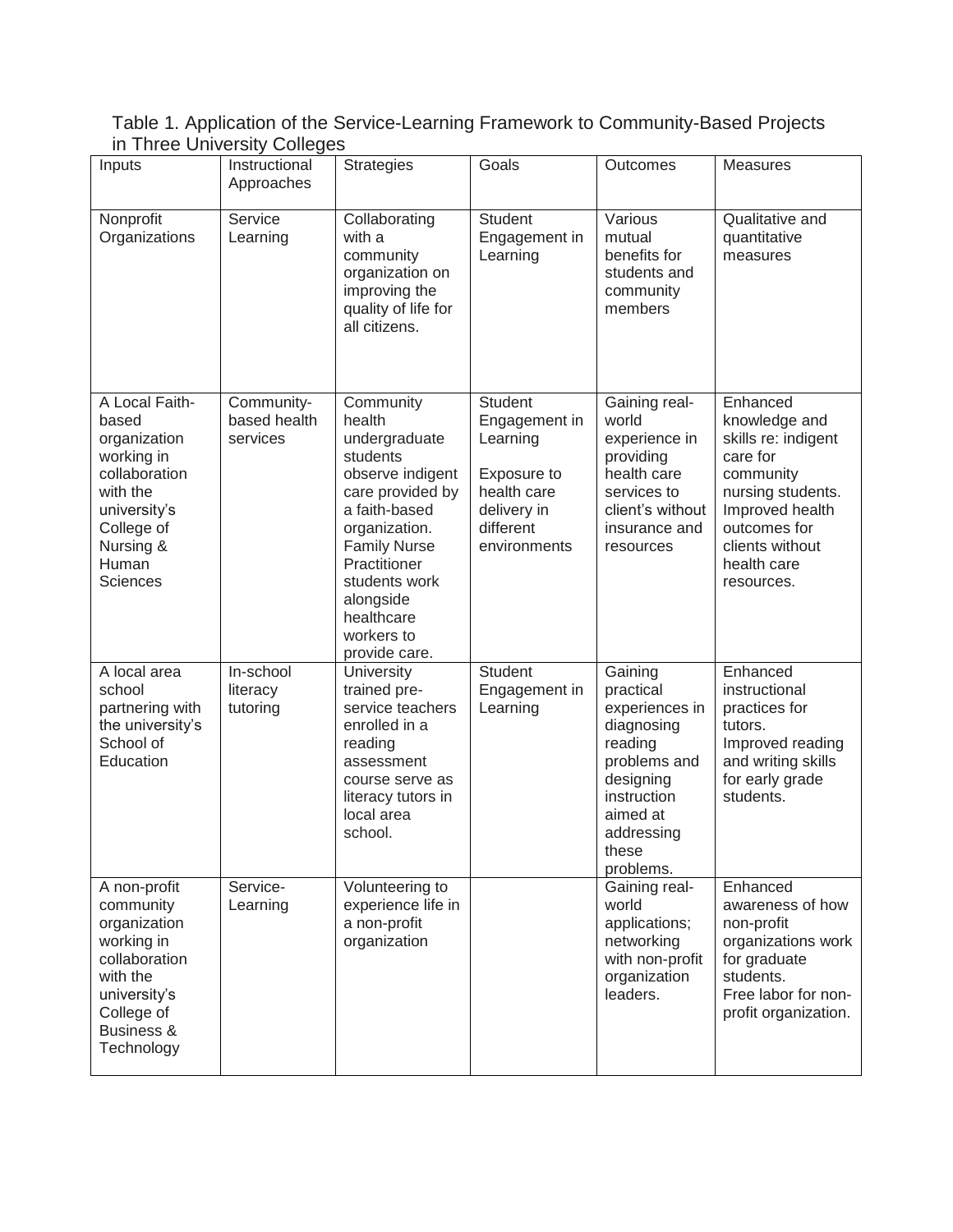Recommendations

Service-learning involves 'learning through doing' and has many benefits. The authors proposed a faculty friendly framework, *A Logic Model for Infusing Servicelearning in Higher Education* that can be used in a variety of courses or for projects to accomplish desired outcomes through SL. Based on this experience, the authors identified four recommendations.

Recommendation #1. *Clearly Define and Embrace Service-learning*. Once the institution has established a definition of SL, embrace the opportunity to challenge the traditional pedagogical approach. Do not be afraid to integrate SL into your curriculum. Faculty can find SL opportunities through networking and being aware of what community services are available. Teaching can extend beyond the classroom thus expanding the students' learning opportunities from a conventional didactic delivery to more of a holistic, global approach. Service-learning activities offer students an opportunity to engage in the cultural, social, and economics of the real word, while at the same time, instilling an appreciation and the necessary preparation for entry into the workplace. Serviceearning is one tool that can be effectively implemented to bridge the gap between theory and practice.

Recommendation #2. *Develop a Strategy for Implementing Service-learning within your College Classroom or Program*. Include a clear description of the service component in the course syllabi, along with a rationale of short and long-term benefits. Consider including a reflection piece for students to actively engage in self-reflection and critical appraisal of the experience. To aid in this discovery, it is recommended to consider using a SL framework, such as the LEARN faculty-friendly framework, to assist with the implementation of such valuable learning experiences in which students engage in community and or civic projects to enhance critical thinking, reflection, as well as a sense of personal responsibility. In line with Boyer's Model of Scholarship (1990), embracing the scholarship of discovery, integration, application and teaching to provide students with a rich learning experience may better prepare the future generation. Recommendation #3. *Consider Adapting Rather than Adopting This Service-learning Framework to Best Fit Your Teaching and Learning Needs.* While universities share much in common with respect to their missions and goals, they do differ in various ways with respect to how they operationalize and organize instruction across departments and colleges, whether they have special programs in place to support collaboration with area schools and communities, how they deliver courses, programs, and other student and faculty support services. Therefore, the authors recommend that faculty adapt the LEARN model when infusing SL projects within college classrooms and programs. The sample service-learning projects outlined in Table 1 provide basic guidelines for infusing service-learning projects across courses and programs. The faculty-friendly framework can easily be adapted to any course to develop or institute a holistic approach to SL where students can LEARN, or learn, engage, appreciate, reflect, and network. Recommendation #4. *Consult Available Service-learning Resources When Infusing Service-Learning Projects Across Courses and Programs*. A rich array of excellent resources and materials exist to assist faculty in initiating service-learning projects across their courses and programs. The authors suggest that faculty start with the National Service-Learning Clearinghouse, which provides an array of policy, research, and best practices relative to SL. As well, a number of universities have excellent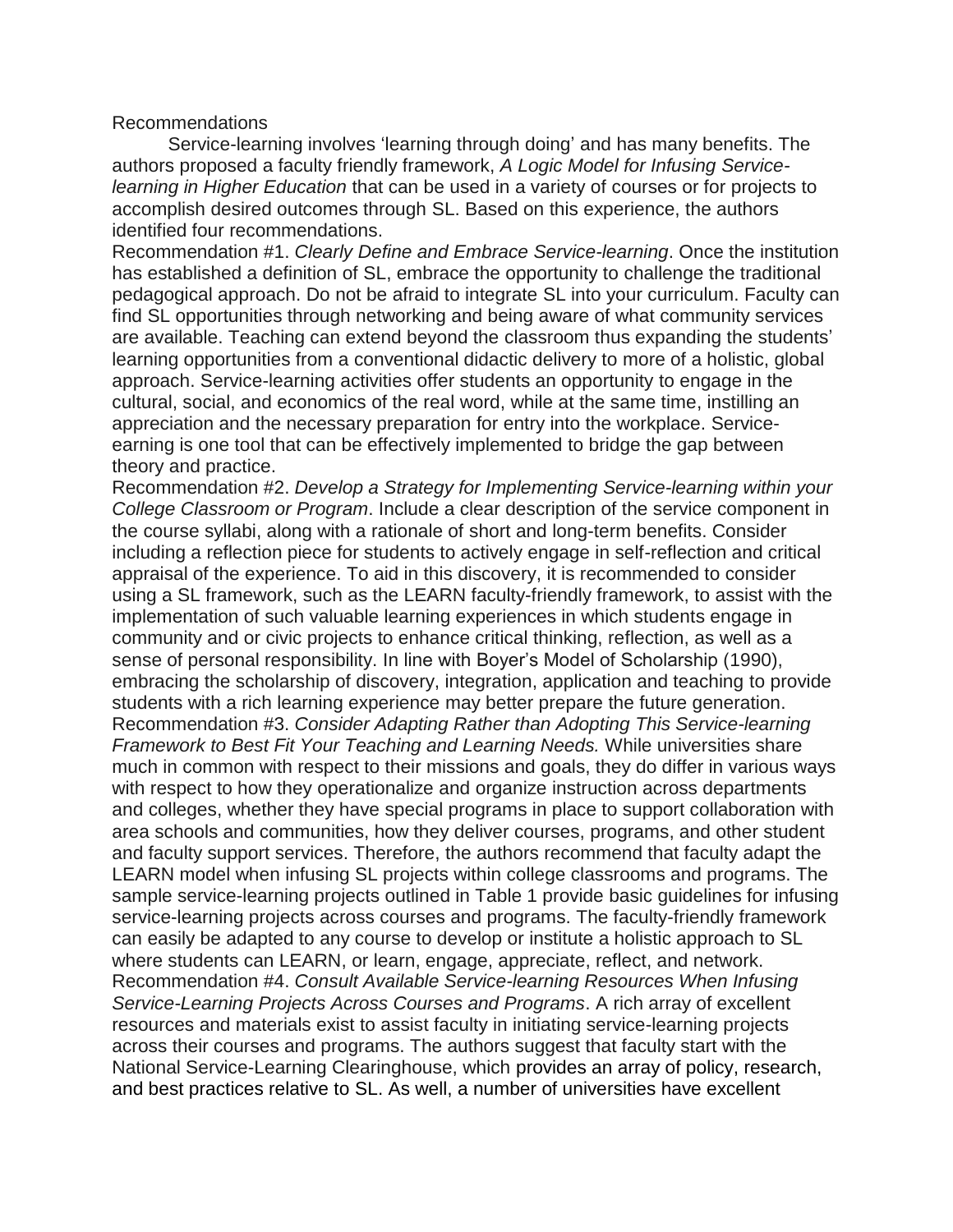service-learning offices, where faculty can find additional resources regarding service and civic engagement on college campuses. These resources will set the stage for a successful beginning when developing SL projects. **Conclusion** 

SL is a promising educational pedagogy in higher education. It is increasingly being adopted into higher education programs, and a faculty-friendly approach to SL may be a useful tool for faculty members considering the introduction of this pedagogical strategy into their curriculum. Through exploring the literature and completing a Logic Model, the LEARN Model was developed, a case study provided based on an online business course, and four recommendations were offered. Faculty members are encouraged to explore the LEARN Model and consult available resources as they turn to SL for educating their students in an engaged manner for the 21<sup>st</sup> century.

#### References

Boyer, E. L. (1990). *Scholarship reconsidered: Priorities of the professoriate*. Princeton, N.J.: Carnegie.

Brail, S. (2016). Quantifying the values of service learning: A comparison of grade achievement between service-learning and non-service-learning students. *International Journal of Teaching and Learning in Higher Education, 28*(2), 148-157.

Cone, D., & Harris, S. (1996). Service-learning practice: A theoretical framework. *Michigan Journal of Community Service-learning, 3*(1), 31-43. Deck, S., Conner, L., & Cambron, S. (2017). Students' perceptions of service-learning in an advanced research course. *Advances in Social Work, 18*, 456. doi: 10.18060/21548

Flinders, B. (2013). Service-learning pedagogy: Benefits of a learning community approach. *Journal of College Teaching & Learning, 10*(3), 159-164.

Fountain, R. P., Toone, A. R., & Deal, B. J. (2016). Nurse educator perceptions of faithbased organizations for service-learning. *Journal of Christian Nursing, 33*(2), 102-107.

Hart, S. D. (2018). Engaging students through service-learning in a professional nursing course. *Journal of Service-Learning in Higher Education, 7*(1). Retrieved from <http://journals.sfu.ca/jslhe/index.php/jslhe/article/view/135>

Holmlund, M., Kowalkowski, C., & Biggemann, S. (2016). Organizational behavior in innovation, marketing, and purchasing in business service contexts - an agenda for academic inquiry. *Journal of Business Research, 69*(7), 2457-2462. doi: 10.1016/j.jbusres.2016.02.014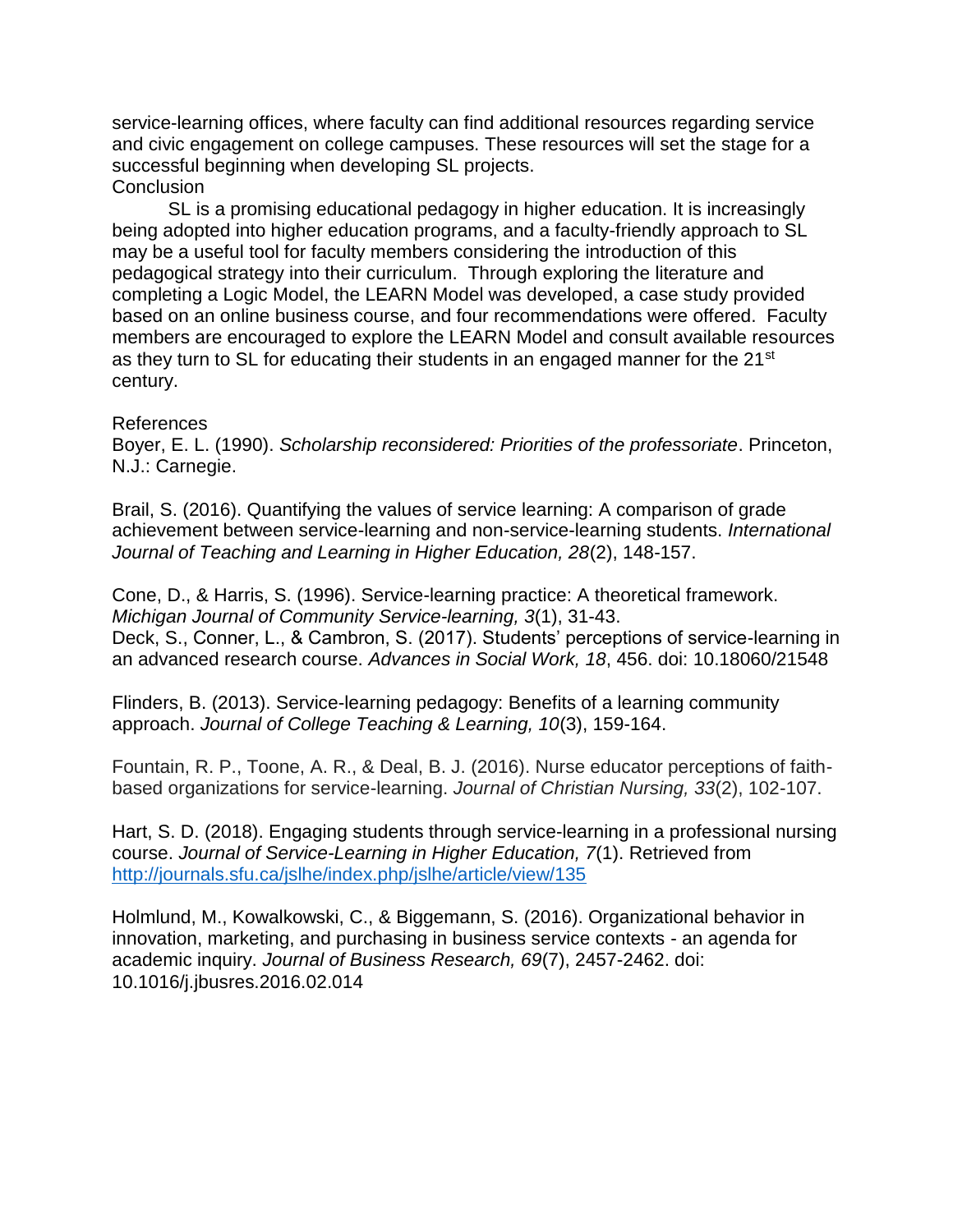Jens, J. (2009). Teaching about the environmental through service-learning activities: Logic Model. *Division of Cooperative Extension of the University of Wisconsin Extension*. Retrieved from

[https://fyi.extension.wisc.edu/programdevelopment/files/2016/03/LogicmodelEnvironme](https://fyi.extension.wisc.edu/programdevelopment/files/2016/03/LogicmodelEnvironmentalactivitiesJJens.pdf) [ntalactivitiesJJens.pdf](https://fyi.extension.wisc.edu/programdevelopment/files/2016/03/LogicmodelEnvironmentalactivitiesJJens.pdf)

Kolb, D. A. (1984). *Experiential learning: Experience as the source of learning and development.* Englewood Cliffs, N.J.: Prentice-Hall.

Lee, J. J., Blackwell, S. B., Drake, J. J., & Moran, K .K. (2014). Taking a leap of faith: Redefining teaching and learning in higher education through project-based learning. *Interdisciplinary Journal of Problem-Based Learning, 8*(2), 1-17.doi: 10.7771/1541- 5015.1426.

Loes, C., & Pascarella, E. (2017). Collaborative learning and critical thinking: Testing the link. *Journal of Higher Education, 88, 726-753.*

Lowery, D., May, D. L., Duchane, K. A., Coulter-Kern, R., De'Bryant, Morris, P. V., Pomery, J. G., & Bellner. M. (Spring 2006). A logic model of service-learning: Tensions and issues for further consideration. *Michigan Journal of Community Service Learning*, 47-60. Retrieved from<http://files.eric.ed.gov/fulltext/EJ843842.pdf>

McWhorter, R. R., Delello, J. A., & Roberts, P. B. (2016). Giving back: Exploring service-learning in an online learning environment. *Journal of Interactive Online Learning, 14*(2). Retrieved from<http://www.ncolr.org/jiol/issues/pdf/14.2.3.pdf>

Mokhtari, K., Neel, N., Kaiser, K., & Le, H. H. (2015). Assessing the promise of a supplemental reading intervention program for at-risk first grade students in a public school setting. *International Electronic Journal of Elementary Education*, 7(3), 281-300.

National Service-learning Clearinghouse. (2016). *Find resources*. Retrieved from <https://community-wealth.org/content/national-service-learning-clearinghouse>

Sabo, S., de Zapien, J., Teufel-Shone, N., Rosales, C., Bergsma, L., & Taren, D. (2015). Service learning: A vehicle for building health equity and eliminating health disparities. *American Journal of Public Health, 105*(1), S38-S43. doi: 10.2105/AJPH.2014.302364

Schillings, K., & Fox, J. (n.d.). *4-H Citizenship Logic Model-service*. Retrieved from [https://extension.purdue.edu/hub/wp-content/uploads/2018/08/CITIZENSHIP-](https://extension.purdue.edu/hub/wp-content/uploads/2018/08/CITIZENSHIP-Service.pdf)[Service.pdf](https://extension.purdue.edu/hub/wp-content/uploads/2018/08/CITIZENSHIP-Service.pdf)

Seifer, S. D., Connors, K. (2007). *Faculty toolkit for service-learning in higher education*. Scotts Valley, CA: National Service-Learning Clearinghouse.